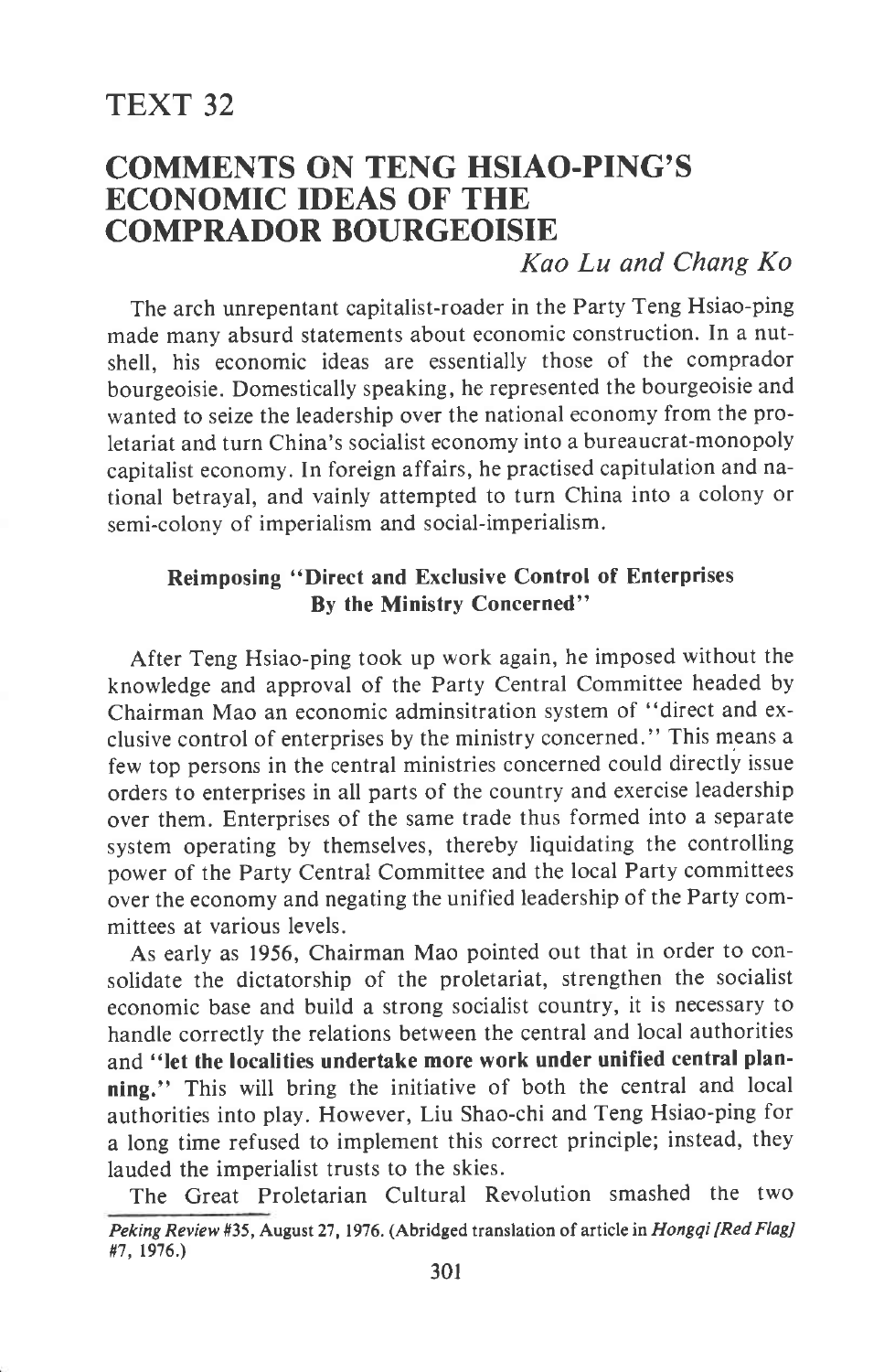bourgeois headquarters of Liu Shao-chi and Lin Piao. During the revolution, the masses and the revolutionary cadres rose to revolt against "direct and exclusive control of enterprises by the ministry concerned" and promoted the implementation of Chairman Mao's correct principle. China no longer has to ship grain from the south to the north nor coal from the north to the south. Deposits of coal, petroleum and natural- gas have been discovered in the south. Small iron and steel, chemical fertilizer, cement, machinery and hydro-electric power industries have mushroomed in the various localities and output has multiplied, while many small and medium-sized cities have developed into new industrial centres. All this shows the absolute correctness of Chairman Mao's instruction that "it is far better for the initiative to come from two sources than from only one." This is of great and farreaching significance to developing the national economy with greater, faster, better and more economical results.

After Teng Hsiao-ping resumed work, he lapsed into his old ways. On the pretext of exercising "centralized and unified" leadership, he wanted to "turn over to the higher authorities" what he called "key enterprises which serve the whole nation and require organized coordination on a national scale." If this policy had been followed, most of the big enterprises and the lesser ones working in co-ordination with them in all parts of the country would have been "turned over." This would inevitably have undermined the initiative of the localities and the broad masses of the people and sabotaged socialist construction'as <sup>a</sup> whole. What Teng Hsiao-ping undertook to do fully shows that he was stubbornly opposed to Chairman Mao's principle of bringing into play the initiative from both the central and local authorities, that he wanted to reverse the correct appraisal of the Cultural Revolution, and that he wished to continue pushing the revisionist line and take the beaten track of imperialist trusts.

The system of "direct and exclusive control of enterprises by the ministry concerned" is diametrically opposed to the Party's unified leadership. It is splittism and advocates the doctrine of "many centres" in opposition to the Party Central Committee; it is despotism and bourgeois dictatorship over the localities and the masses. The purpose of Teng Hsiao-ping's reimposing "direct and exclusive control of enterprises by the ministry concerned" was the liquidation of our socialist economy through "rectification." This kind of "control" would inevitably divide up the socialist economy of ownership by the whole people and turn it into the "private property" of respective trades. And the various trades and departments would become sharply opposed to each other. The overly distinct division of labour would lead to undermining each other's work and the relations between them would be turned into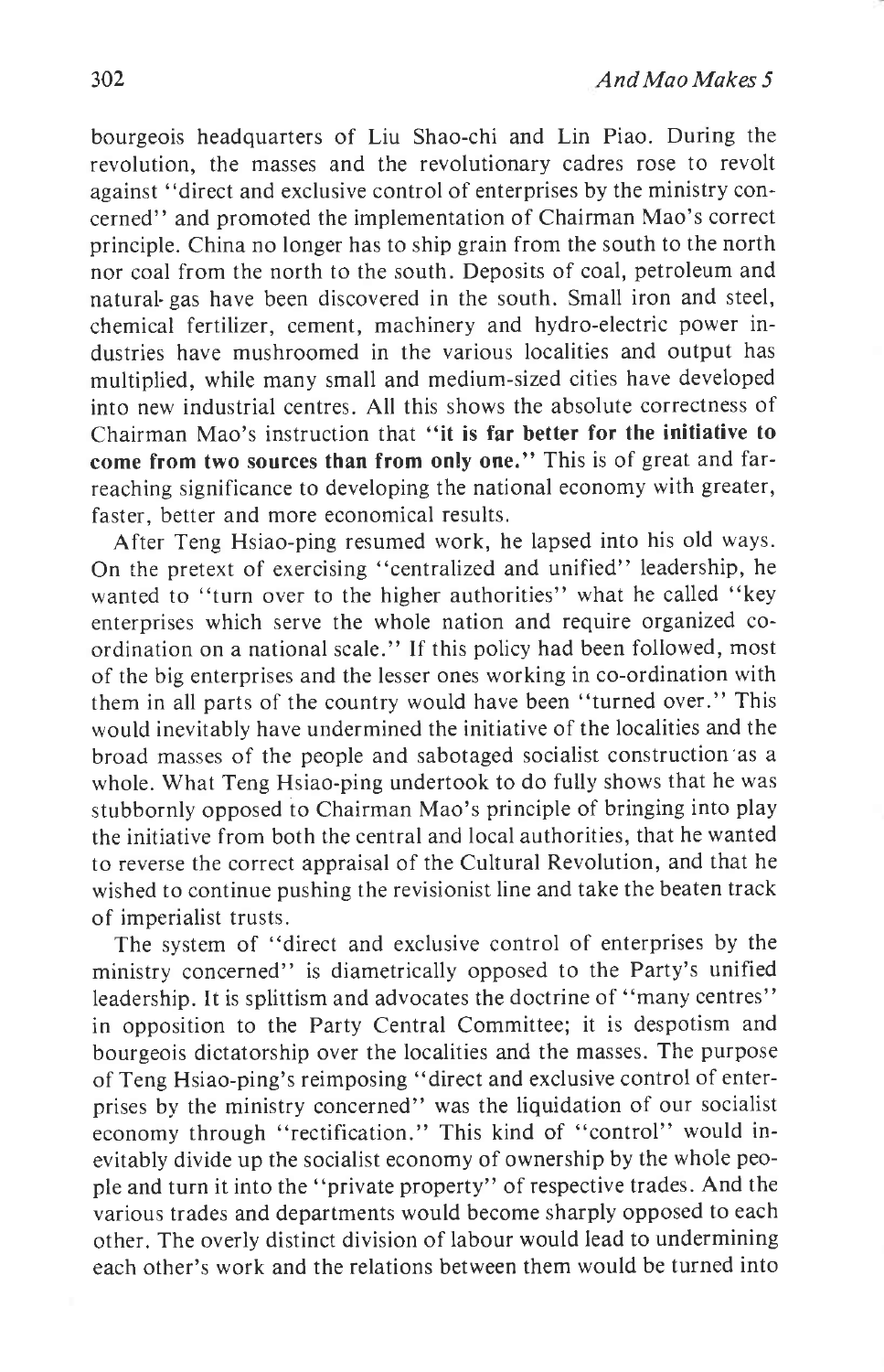capitalist relations of competition.

Since "direct and exclusive control of enterprises by the ministry concerned" disregarded inter-departmental equilibrium in the national economy, it would inevitably undermine the rational distribution of the national economy and the multi-purpose utilization of resources and obstruct extensive socialist co-operation.

Teng Hsiao-ping's "rectification" of the economy by means of "direct and exclusive control of enterprises by the ministry concerned" was intended to bring about a capitalist concentration of production and monopoly and enforce the revisionist practices of running factories by relying on experts, putting profits in command, offering material incentives, giving first place to production and putting technique above everything else. It also aimed at negating Chairman Mao's line and policies concerning the socialist revolution and construction, at expanding and strengthening bourgeois right, at changing the socialist orientation and road of our enterprises and turning the socialist economy into a bureaucrat-monopoly capitalist economy.

#### Pushing the Soviet Revisionist Managerial System

Resurrecting the economic administration system of "direct and exclusive control of enterprises by the ministry concerned" and introducing the Soviet revisionist managerial system in the enterprises to exercise bourgeois dictatorship over the working class are two aspects,of the bureaucrat-monopoly capitalism Teng Hsiao-ping worked for. Chairman Mao pointed out in 1964: "Management itself is a matter of socialist education. If the managerial staff do not join the workers on the shop floor, eat, live and work with them and modestly learn one or more skills from them, then they will find themselves locked in acute class struggle with the working class all their lives and in the end are bound to be overthrown as bourgeois by the working class." Teng Hsiao-ping always acted in contravention of Chairman Mao's instruction that "we must wholeheartedly rely on the working class," and obstinately tried to push his revisionist line characterized by the hostility to the working class. He openly declared that "reliance on the workers, peasants and soldiers is relative," categorically refused to regard the working class and the poor and lower-middle peasants as masters of the state, and denied that they had the right to control the economy. He showed the utmost hatred for the revolutionary action of the working class during the Great cultural Revolution in criticizing the capitalist and revisionist managerial principles, rules and regulations, and he lost no time in mounting a vengeful counterattack the moment he came into office again. He not only brought out again the set of rules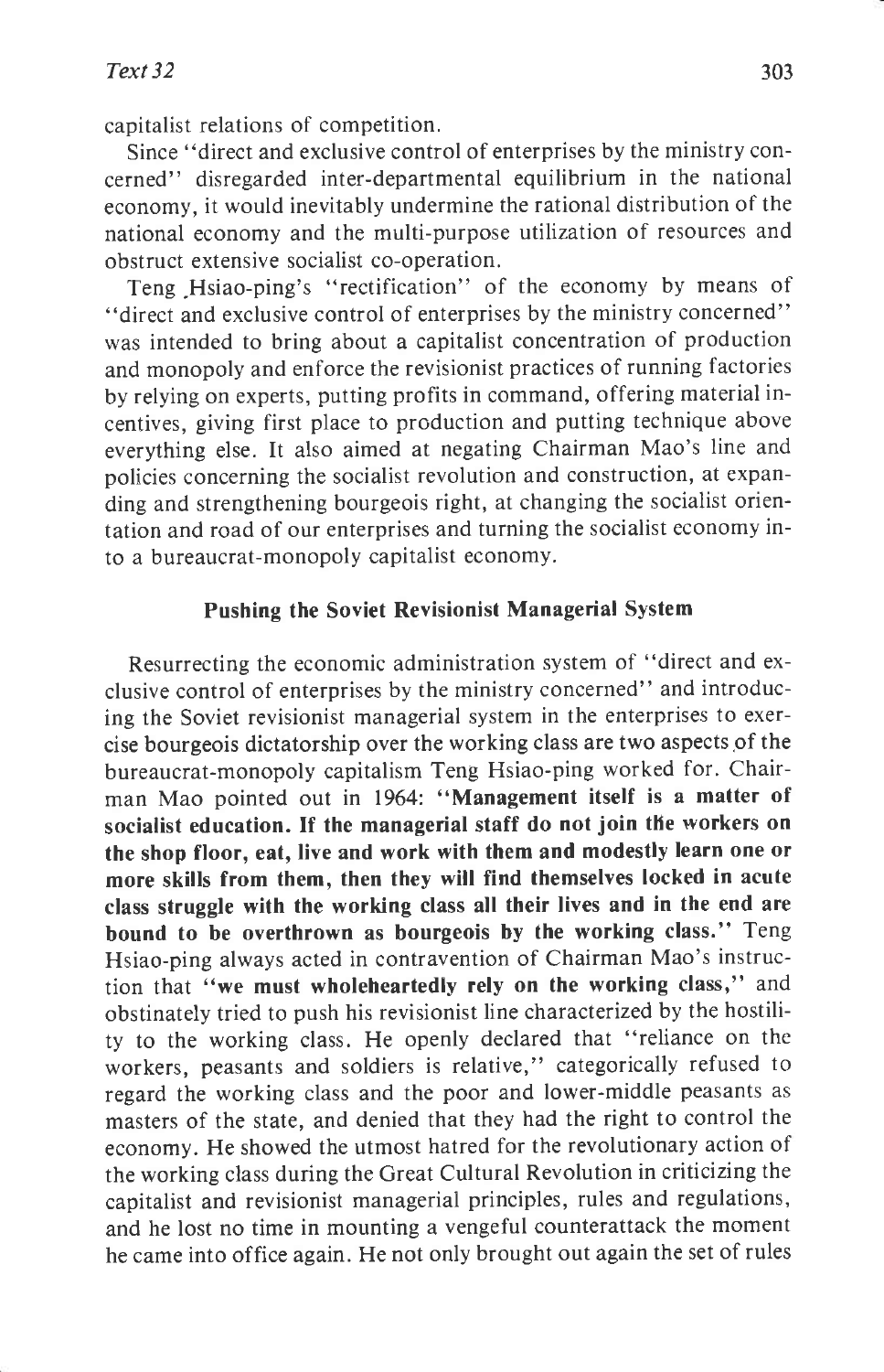aimed at "controlling, checking and repressing" the workers but clamoured for dealing with them "as strictly as possible." This proves to the hilt that he was indeed the general representative of those "bourgeois elements sucking the blood of the workers" whom Chairman Mao had scathingly criticized.

Which political line is followed and which class wields the power of lea'dership in an enterprise are factors determining which class actually owns it. If Teng Hsiao-ping had been allowed to carry on with his revisionist line, the leadership of the enterprises would inevitably be seized by the capitalist-roaders, the bourgeoisie in the Party, who would use the power in their hands to embezzle and squander huge amounts of wealth created by the working class and ride roughshod on the backs of the workers. In that case, the socialist enterprises would exist only in name and would be turned into bureaucrat-monopoly capitalist enterprises.

What Teng Hsiao-ping pushed was merely a carbon copy of the socalled "economic reforms" introduced by Khrushchov and Brezhnev. To develop bureaucrat-monopoly capitalism, the Soviet revisionists energetically pushed what they called a "new economic system" with material incentives and putting profits in command as the core. They gave top priority to expertise and relied on specialists to run the enterprises, and the bureaucrat-monopoly capitalist class completely controlled the leadership over the national economy. The rules and regulations of their enterprises stipulate explicitly that the managers are vested with the power to sell, transfer or lease any part of the enterprises' means of production, to recruit and fire workers at will, and to do whatever they like to the workers, that is to say, exercise bourgeois dictatorship over them. The Soviet revisionists exercise vertical leadership over the enterprises through the two-level organizational system of "ministry-production combine enterprises" or the three-level system of "ministry-industrial combines-production combine enterprises." These combines, which are large in scale, have centralized practically all the managerial functions of the enterprises. By pushing this "new economic system" the Soviet revisionist renegade clique has intensified its monopoly and control over the enterprises throughout the country.

The reality of the Soviet Union is a mirror. It helps us to see clearly that once the socialist economy turns into bureaucrat-monopoly capitalist economy, it will bring disaster to the labouring people. Powerless politically and exploited economically, the working people of the Soviet Union today are having a very hard time. The Ninth Five-Year Plan, decked out by the Soviet revisionists as a "welfare plan," has gone bankrupt; the rate of industrial growth is constantly diminishing; agriculture is in a hopeless mess; there are serious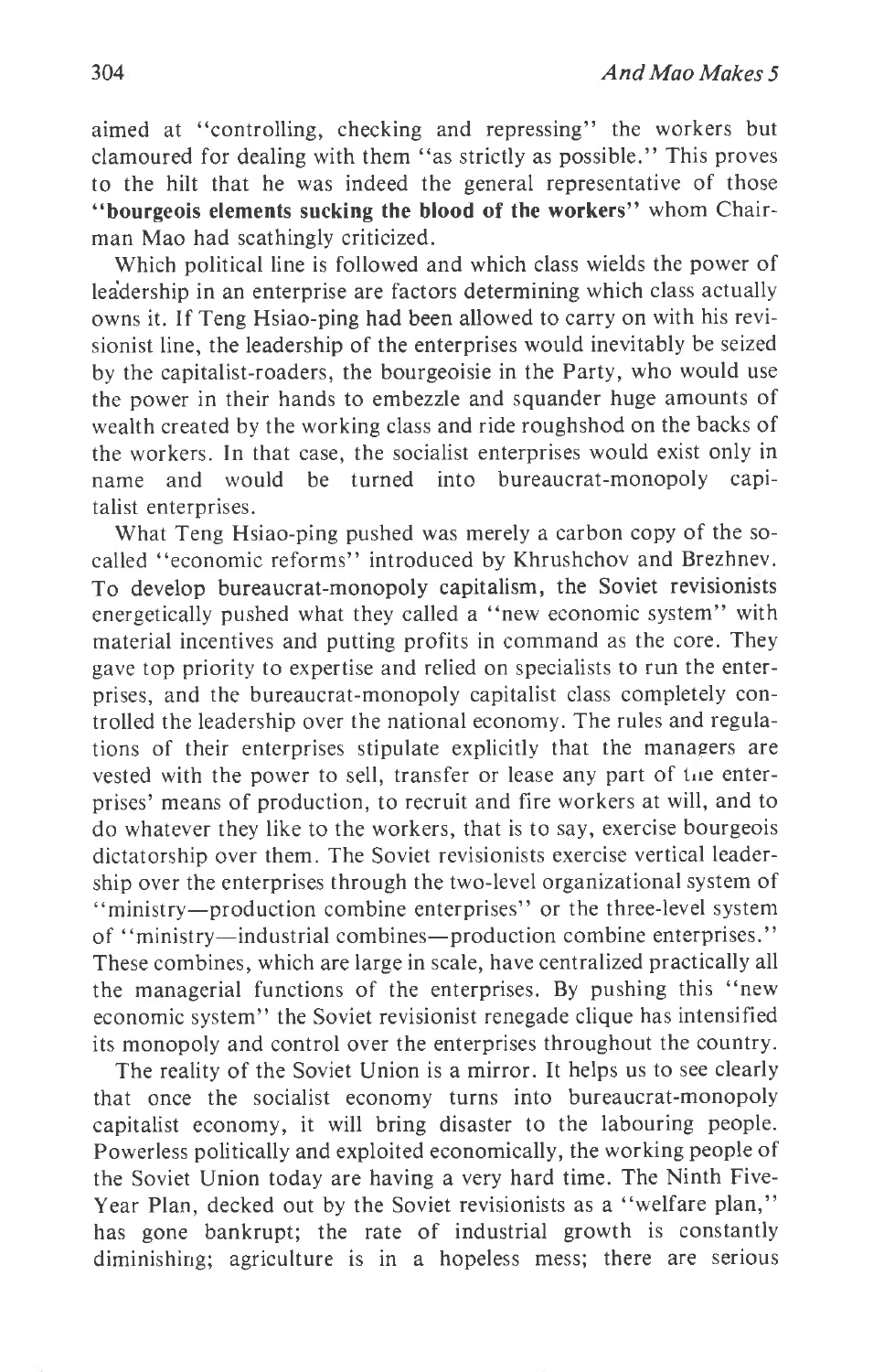#### Text 32

disproportions between the various departments of the national economy; and the contradiction between the worker-peasant masses and the handful of bureaucrat-monopoly capitalists is sharpening with each passing day. All this is steadily aggravating the political and economic crisis of Soviet social-imperialism. Teng Hsiao-ping's attempt to follow in the footsteps of the Soviet revisionists could only lead to a serious disruption of China's socialist relations of production and superstructure and destroy the socialist economy.

#### "Major Policy" of Capitulation and National Betrayal

Chairman Mao has pointed out that under China's historical condition, those who stubbornly choose to take the capitalist road are in fact "ready to capitulate to imperialism, feudalism and bureaucratcapitalism." This was the case with Teng Hsiao-ping. In his eyes, the Chinese people were no good at carrying out economic construction or bringing about the modernizations of agriculture, industry, national defence and science and technology, nor, for that matter, was the socialist system of any help. The only feasible way to "speed up the technical transformation of industry and raise labour productivity" is to "import foreign techniques and equipmeit." For this purpose he put forward a so-called "major policy" under which China would sign "long-term contracts" with foreign countries, with the foreign capitalists supplying the "most up-to-date and the best equipment" to be "paid for" by China with its mineral products. This "major policy" was purely a policy of out-and-out capitulation and national betrayal.

In economic construction, whether to rely on the strength of our own people or to worship everything foreign and rely on foreign countries represents two diametrically opposed lines. Chairman Mao has taught us: "Rely mainly on our own efforts while making external assistance subsidiary, break down blind faith, go in for industry, agriculture and technical and cultural revolutions independently, do away with slavishness, bury dogmatism, learn from the good experience of other countries conscientiously and be sure to study their bad experience too, so as to draw lessons from it. This is our Iine." Teng Hsiao-ping completely betrayed this line advanced by Chairman Mao. His so-called "major policy" actually opposed putting China's economic construction on the basis of the strength of the Chinese people and advocated instead "importing foreign techniques and equipment."

Whether or not to adhere to the principle of independence and selfreliance is not only an economic question but, first and foremost, <sup>a</sup> political one. An important means employed by imperialism and socialimperialism to control and plunder other countries is to monopolize ad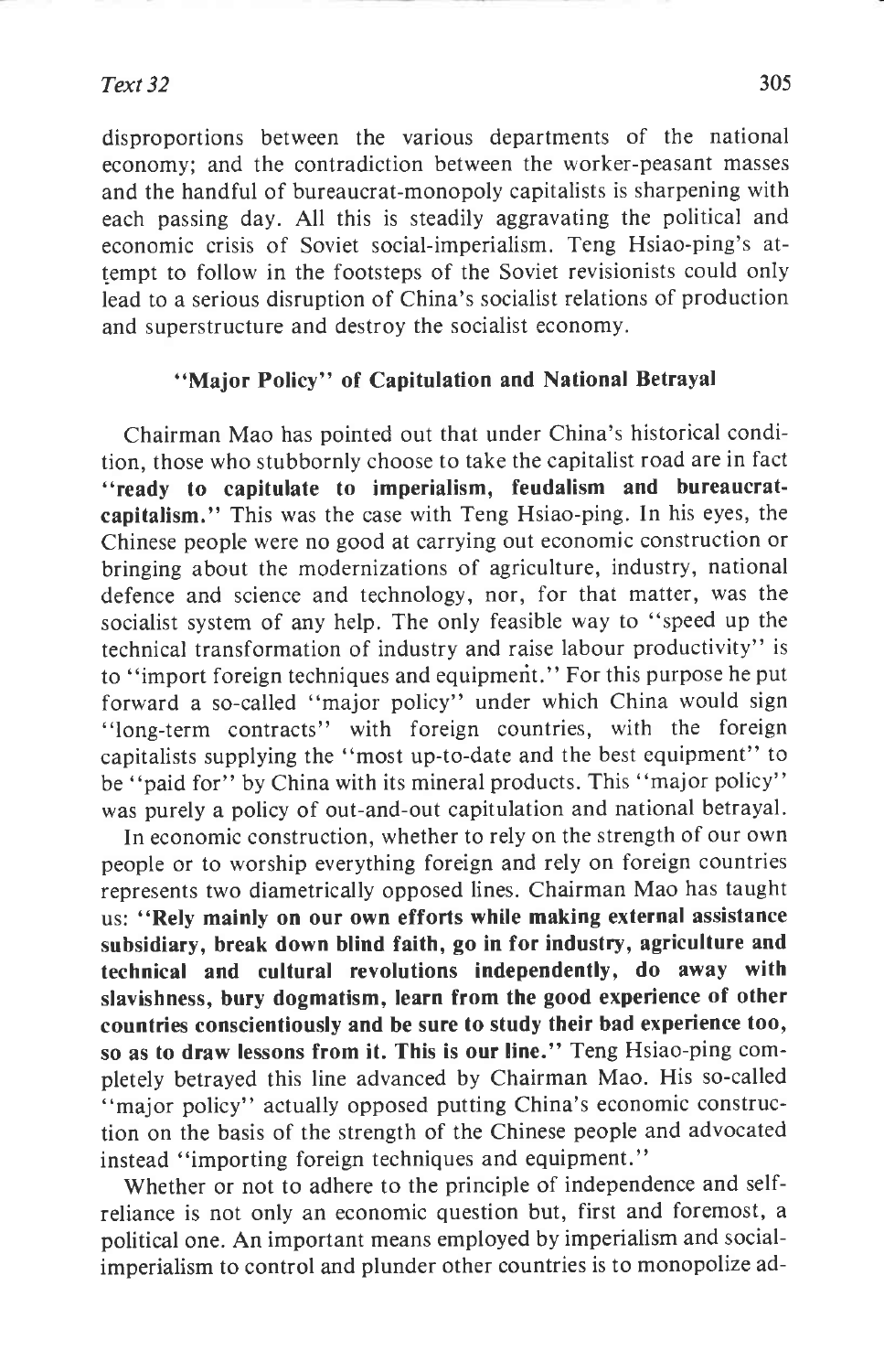vanced techniques and equipment and use their economic strength to check the other countries' development and carry out extortion, infiltration and expansion. In the world today, if a country is not independent and self-reliant economically, it cannot become politically independent or cannot consolidate its independence and is liable to fall under the control of one or the other superpower.

we hold that, under the guidance of the principle of independence and self-reliance, it is necessary to import some foreign techniques and equipment on the basis of equality and mutual benefit and in accordance with the needs of our country's socialist revoultion and construction. But we absolutely cannot place our hopes for realizing the four modernizations on imports. If we do not rely mainly on our own efforts techniques, copying foreign designs and technological processes and patterning our equipment on foreign models, we will forever trail behind foreigners and our country's development of technology and even its entire national economy will fall under the control of foreign monopoly capital.

Some economists of the monopoly capitalists allege that industrially backward countries can only "take off" by relying on the techniques of imperialism. That Teng Hsiao-ping, with the label of a communist Party member, should chime in with such nonsense was a big irony indeed! This of course was not a mere coincidence. It showed that Teng Hsiao-ping's economic concepts fully met the needs of imperialism.

The Soviet revisionists' newspaper Pravda had advocated mortgaging Soviet resources to bring in foreign capital and experience and using part of the products turned out by the factories to be built to pay back the debts some time in the future. Teng Hsiao-ping's "major policy" is of the same stuff as that of the soviet revisionists. The essence of this "policy" is to ask for foreign loans by selling out China's natural resources and state sovereigntY.

Teng Hsiao-ping shamelessly asserted that his "major policy" hao three "advantages," namely, the policy made it possible for China to export, to promote technical transformation and to absorb labour power. What kind of "advantages" are these? They mean nothing but this: the foreign monopoly capitalists would contribute money and equipment while China would supply the necessary labour power, thus the doors would be thrown wide open for the imperialists to plunder China's natural resources and bleed its people. The Chinese people had more than enough of such "advantages" before liberation. If this capitulationist "major policy" of Teng Hsiao-ping's were followed, China would be reduced step by step to a raw materials supplying base for imperialism and social-imperialism, a market for their commodities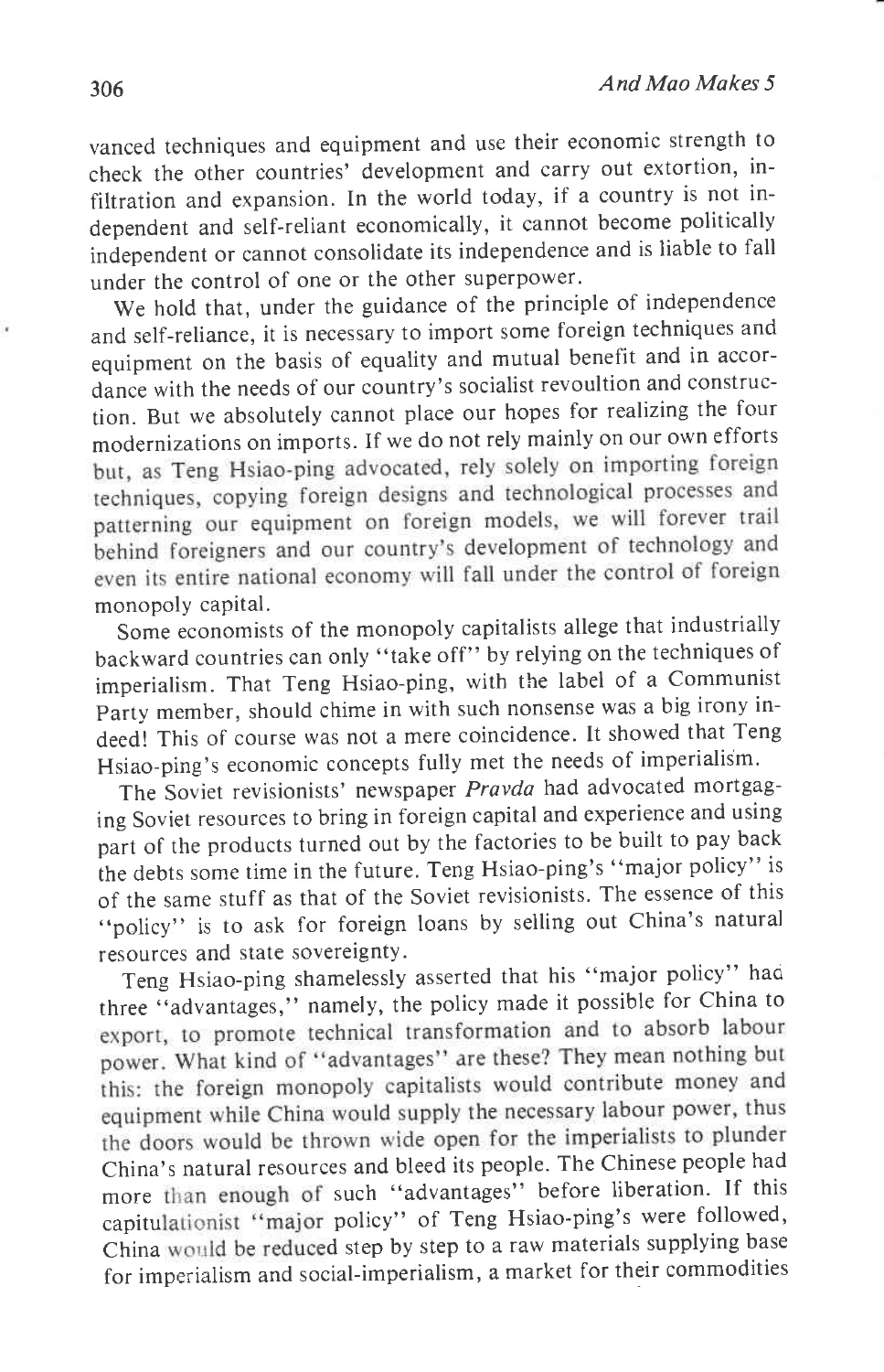and an outlet for their investments. And not only would the fruits of socialist revolution be forfeited but those of the democratic revolution would also be brought to naught. This fully reveals the ugly features of Teng Hsiao-ping who worked as a comprador for the imperialists and represented the interests of big foreign capitalists.

### Historical Experience Merits Attention

Historical experience over the past hundred years tells us that it is but an illusion to think that China can become strong and prosperous by depending on imperialism for techniques and loans to develop its economy. In the latter half of the 19th century, advocates of the "Westernization Movement" of the late Ching Dynasty stressed the need to "accept loans to develop the country." They considered that China's only "chance of making progress" and "way of survival" was to use the country's natural resources as mortgage to borrow large amounts of money from the imperialist countries and to "copy" foreign techniques to build up an industry. Things turned out to be just the opposite. It was these capitulationist ideas which suited the imperialists perfectly to dump their surplus goods, export capital and carve up China. The "Westernization Movement" drained China's resources day by day and deepened her national crisis.

In the semi-feudal and semi-colonial old China, there were some people enthusiastically advocating "saving the country by industrialization." They deemed that the root cause of China's poverty and backwardness was her underdeveloped industry, and they believed that China would become strong and prosperous by developing industry and commerce on a large scale. They did not have the courage to launch <sup>a</sup> thorough-going struggle against imperialism and feudalism but harboured the illusion that China could develop a capitalist industry without overthrowing imperialist rule. However, under the dual oppression of the imperialists and their lackeys, the destiny awaiting those advocates of "saving the country by industrialization" was either failure with all their illusions rising in bubbles or throwing themselves into the embrace of the imperialists and ending up in the same way as comprador capitalists. During his youth, Teng Hsiao-ping had cherished the idea of "saving the country by industrialization." In the decades that followed, his bourgeois stand and world outlook had not changed a bit. As the revolution develops in depth, his reactionary bourgeois nature became more and more exposed. From opposing the socialist revolution and attempting to restore capitalism to taking over the mantle of the comprador capitalists and practising capitulations and national betrayal, Teng Hsiao-ping could not but end up in the